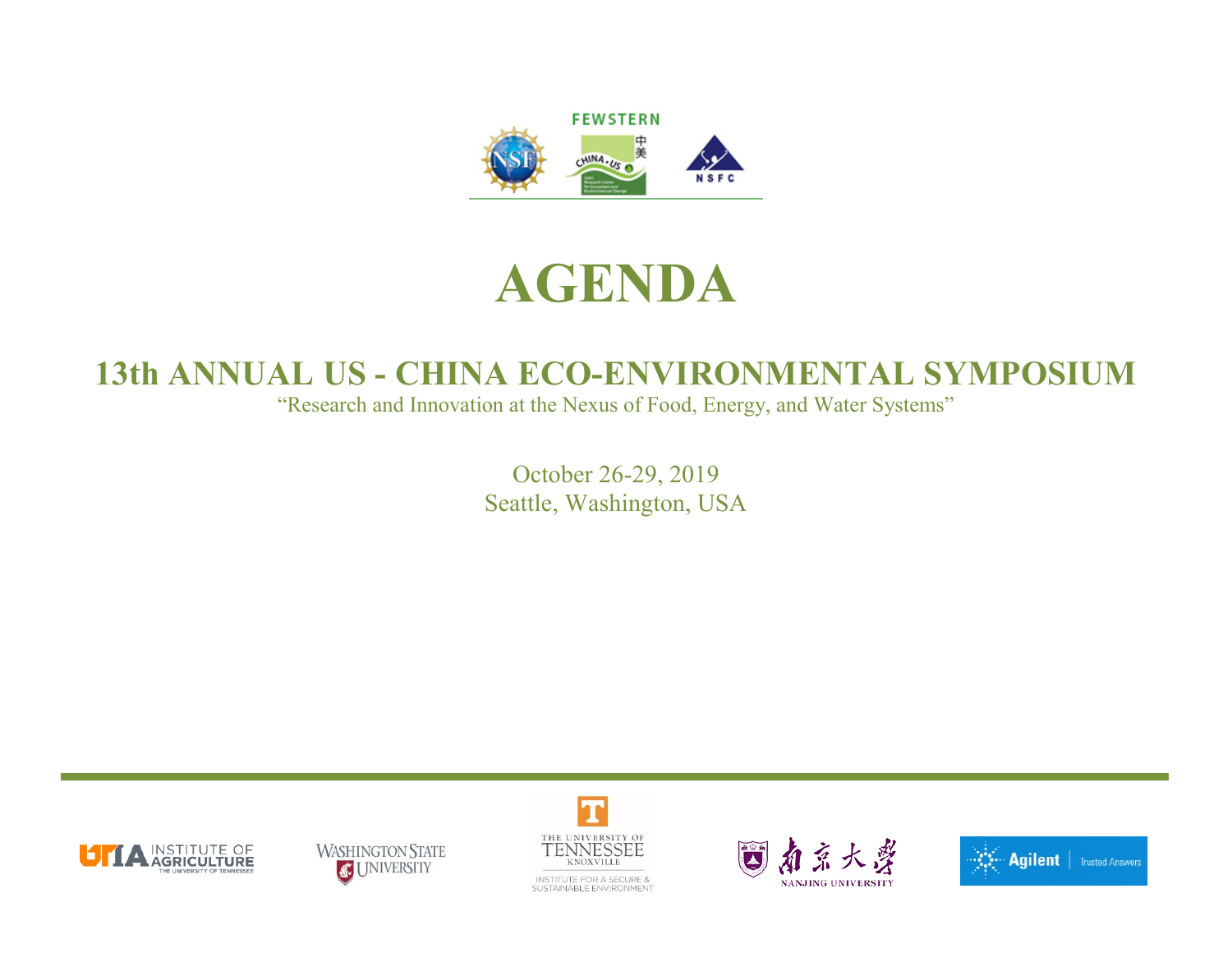| <b>Saturday, October 26, 2019</b> |                             |  |
|-----------------------------------|-----------------------------|--|
|                                   | Arrival at hotel            |  |
| $6:00-8:00 \text{ pm}$            | Social mixer (Room: Alpine) |  |

| <b>Sunday, October 27, 2019</b> |                                                                                                                                                                                                                                                                                                                   |                                                                                                                                       |  |
|---------------------------------|-------------------------------------------------------------------------------------------------------------------------------------------------------------------------------------------------------------------------------------------------------------------------------------------------------------------|---------------------------------------------------------------------------------------------------------------------------------------|--|
| $7:30-8:30$ am                  |                                                                                                                                                                                                                                                                                                                   | Continental Breakfast (Room: Horizon) and Registration                                                                                |  |
| $8:30-9:00$ am                  |                                                                                                                                                                                                                                                                                                                   | <b>WELCOME AND OPENING REMARKS—Moderator: Frank Löffler, University of Tennessee (Room: Alpine)</b>                                   |  |
|                                 | <b>Brad Gaolach, Washington State University</b><br>Guibin Jiang, Chinese Academy of Sciences<br>Mike Wolcott, Washington State University<br>Tim Rials, University of Tennessee<br><b>Zengqian Hou, National Natural Science Foundation of China</b><br><b>Brandi Schottel, National Science Foundation (US)</b> |                                                                                                                                       |  |
| $9:00$ am- $12:00$              | <b>KEYNOTE SESSION</b> (Room: Alpine)<br>Moderators: Jan Boll (Washington State University) and Cheng Gu (Nanjing University)                                                                                                                                                                                     |                                                                                                                                       |  |
|                                 | 9:00-9:30am                                                                                                                                                                                                                                                                                                       | <b>Keynote:</b> Sustainable Supply Chains for Aviation Biofuels<br>Mike Wolcott, Washington State University                          |  |
|                                 | 9:30-10:00am                                                                                                                                                                                                                                                                                                      | <b>Keynote:</b> Holistic and Nexus Thinking to Address Complex Issues<br>Rattan Lal, Ohio State University (video presentation)       |  |
|                                 | 10:00-10:30am                                                                                                                                                                                                                                                                                                     | Coffee Break and Group Picture                                                                                                        |  |
|                                 | 10:30-11:00am                                                                                                                                                                                                                                                                                                     | Keynote: Soil and Human Health<br>Fangjie Zhao, Nanjing Agricultural University                                                       |  |
|                                 | 11:00-11:30am                                                                                                                                                                                                                                                                                                     | Keynote: Recycled Water: New Water, New Solutions for Agriculture<br>Jacque Klug, King County's Wastewater Treatment Division, Oregon |  |
|                                 | 11:30am-12:00                                                                                                                                                                                                                                                                                                     | Keynote: Sustainability Across the Supply Chain<br>Wendy Tate, University of Tennessee                                                |  |
| $12:00-1:00$ pm                 | <b>Lunch</b> provided at the hotel (Room: Horizon)                                                                                                                                                                                                                                                                |                                                                                                                                       |  |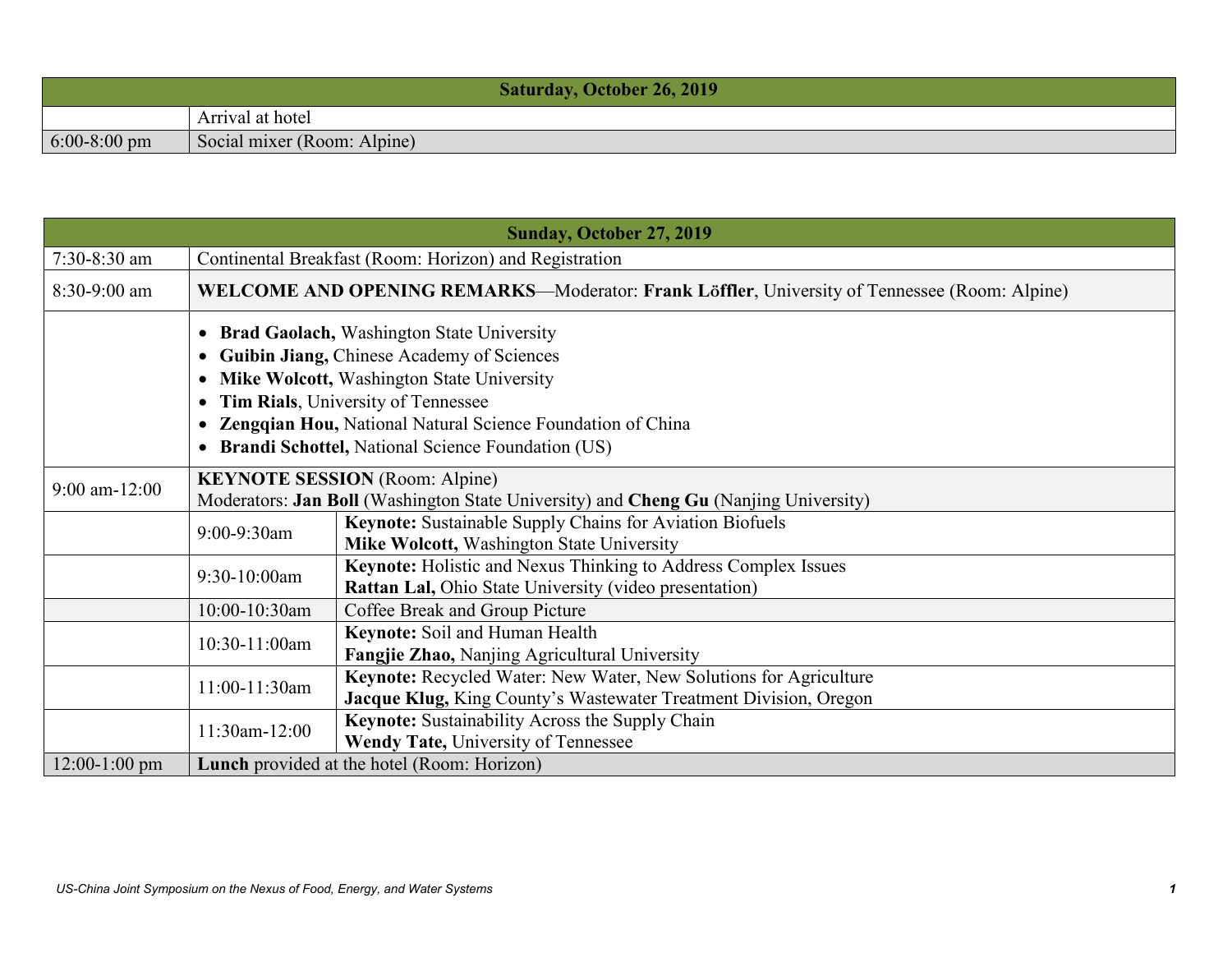| Sunday, October 27, 2019 (continued) |                                                                                                                                    |  |  |
|--------------------------------------|------------------------------------------------------------------------------------------------------------------------------------|--|--|
| $1:30-5:00$ pm                       | <b>OPPORTUNITIES AND RESOURCES—Moderator: Jie Zhuang, University of Tennessee (Room: Alpine)</b>                                   |  |  |
| $1:30-2:00$ pm                       | <b>Funding Opportunities Overview</b>                                                                                              |  |  |
|                                      | • US National Science Foundation-Brandi Schottel                                                                                   |  |  |
|                                      | • National Natural Science Foundation of China-Jing Chen                                                                           |  |  |
| $2:00-3:00$ pm                       | <b>3-Minute Presentations by Participants</b>                                                                                      |  |  |
|                                      | Moderators: Sarah Ryan (Iowa State University), Zhigang Sun (Chinese Academy of Sciences)                                          |  |  |
|                                      | • Tim Rials, University of Tennessee                                                                                               |  |  |
|                                      | FEWSTERN at the University of Tennessee Institute of Agriculture                                                                   |  |  |
|                                      | • Jim Thebaut, Chronicles Group                                                                                                    |  |  |
|                                      | Global Crisis: Beyond the Brink                                                                                                    |  |  |
|                                      | • Fengwu Bai, Shanghai Jiaotong University                                                                                         |  |  |
|                                      | Dilemma over Biofuels and The Sustainable Supply of Food and Water<br>• Brad Gaolach, Washington State University                  |  |  |
|                                      | Urban Engagement and the FEWS Nexus                                                                                                |  |  |
|                                      | • Yan Zhu, Nanjing Agricultural University                                                                                         |  |  |
|                                      | System Coupling for Sustainability of Global Crop Supply Chain                                                                     |  |  |
|                                      | • Daniel Cronan, University of Idaho                                                                                               |  |  |
|                                      | From Uncertainties to Scenarios: GeoDesign for FEWS Collaborations in Magic Valley, Idaho                                          |  |  |
|                                      | Zhigang Sun, Chinese Academy of Sciences                                                                                           |  |  |
|                                      | Remote Sensing, Systemic Agriculture, and Regional Agriculture                                                                     |  |  |
|                                      | • Meiling Li, Chinese Academy of Sciences                                                                                          |  |  |
|                                      | US-China Program in the Institute of Geographic Science and Natural Resources Research<br>Mengqi Zhao, Washington State University |  |  |
|                                      | Finding Appropriate Complexity for Model Structure to Coordinate Water Storage at the Food-Energy-Water Nexus                      |  |  |
|                                      | • Jenna Tilt, Oregon State University                                                                                              |  |  |
|                                      | Why are YOU here? A Social Scientist's Perspective on Interdisciplinary Research                                                   |  |  |
|                                      | • Meghna Babbar-Sebens, Oregon State University                                                                                    |  |  |
|                                      | Hydroinformatics for Stakeholder-Driven Watershed Management                                                                       |  |  |
|                                      | • Matthew Yourek, Washington State University                                                                                      |  |  |
|                                      | Land-use and land-cover change and the food-energy                                                                                 |  |  |
|                                      | • Kat McDearis, Kat McDearis Multimedia<br>A new FEWS Information Platform                                                         |  |  |
|                                      | • Melissa Demmitt, University of Tennessee                                                                                         |  |  |
|                                      | Understanding How Climate Changes will Impact Agriculture in the US                                                                |  |  |
| $3:00-3:30$ pm                       | <b>Group Discussion</b>                                                                                                            |  |  |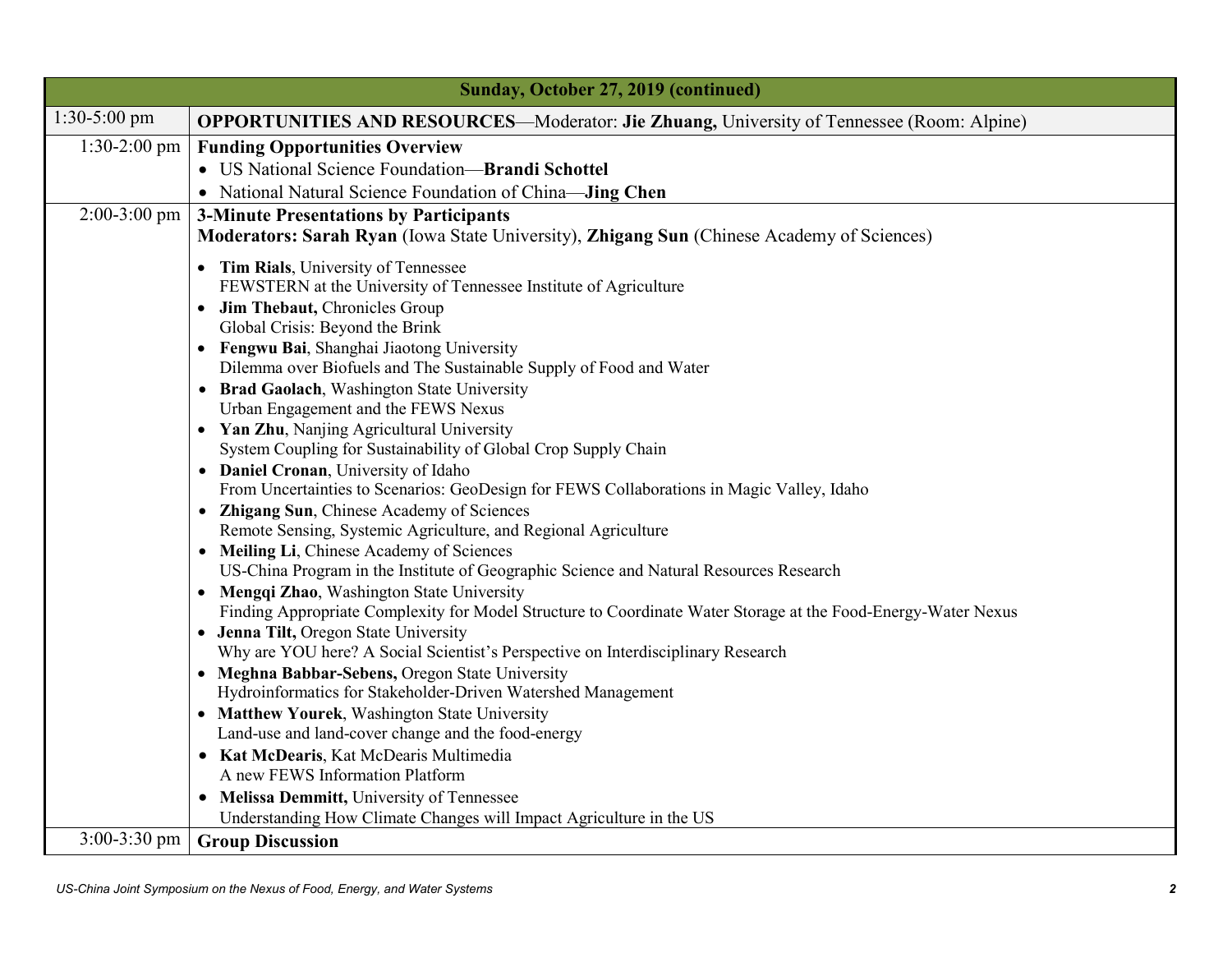| Sunday, October 27, 2019 (continued) |                                                                                                                                                                                                                                                                                                                                                                                                                                                                                                                                                                                                                                                                                                                                                                                                                                                                                                                                                                                                                                                                                                                                                                                                                                                                                                                                                                                                                                                                                                                                              |  |  |
|--------------------------------------|----------------------------------------------------------------------------------------------------------------------------------------------------------------------------------------------------------------------------------------------------------------------------------------------------------------------------------------------------------------------------------------------------------------------------------------------------------------------------------------------------------------------------------------------------------------------------------------------------------------------------------------------------------------------------------------------------------------------------------------------------------------------------------------------------------------------------------------------------------------------------------------------------------------------------------------------------------------------------------------------------------------------------------------------------------------------------------------------------------------------------------------------------------------------------------------------------------------------------------------------------------------------------------------------------------------------------------------------------------------------------------------------------------------------------------------------------------------------------------------------------------------------------------------------|--|--|
|                                      | $3:30-4:00$ pm Coffee Break                                                                                                                                                                                                                                                                                                                                                                                                                                                                                                                                                                                                                                                                                                                                                                                                                                                                                                                                                                                                                                                                                                                                                                                                                                                                                                                                                                                                                                                                                                                  |  |  |
| $4:00-5:00 \text{ pm}$               | <b>3-Minute Presentations by Participants (continued)</b><br>Moderators: Markus Flury (Washington State University), Ziqian (Cecilia) Dong (New York Institute of Technology)                                                                                                                                                                                                                                                                                                                                                                                                                                                                                                                                                                                                                                                                                                                                                                                                                                                                                                                                                                                                                                                                                                                                                                                                                                                                                                                                                                |  |  |
|                                      | • Markus Flury, Washington State University<br>Biodegradable Plastic Mulch in Agriculture: Opportunities for US-China Collaborations<br>• Cheng Gu, Nanjing University<br>Treatment of and Health Effect of Perfluorinated Compounds<br>• Liang Zhu, Zhejiang University<br>Role of functional microorganisms in wastewater treatment and recycle for the FEWS Nexus<br><b>Qiufeng Wang, Chinese Academy of Sciences</b><br>Atmospheric Deposition of N, P And Acid in Chinese Ecosystems: Dynamics, Patterns, And Influencing Factors<br><b>Bing Wu, Nanjing University</b><br>Health Effect of Combined Pollution<br>Mingzhou Jin, University of Tennessee<br>$\bullet$<br>Data Revolution to Fill The Global-Global FEWS Gap<br>Jan Boll, Washington State University<br>Conceptual Modeling of Complex Systems<br>• David Griffith, University of Idaho<br>INFEWS/T3-EngageINFEWS RCN: Developing Best Practices for Community Engagement at the Nexus of Food, Energy, and Water<br>Systems<br>• Cecilia Dong, New York Institute of Technology<br>IN-SOURCE: Integrated Analysis and Modeling for The Management of Sustainable Urban FEW Resources<br>Keith Kline, Oak Ridge National Laboratory<br>FEWS Issues from an International Development Perspective<br><b>Steven Ripp, University of Tennessee</b><br>$\bullet$<br>Biosensing of the contaminated environment<br>Kellie May, University of Tennessee<br><b>Communicating FEWS Research</b><br>• Soomin Chen, Washington State University<br>FEWS for the Great Lakes Region |  |  |
| $5:00-5:30$ pm                       | <b>Group Discussion</b>                                                                                                                                                                                                                                                                                                                                                                                                                                                                                                                                                                                                                                                                                                                                                                                                                                                                                                                                                                                                                                                                                                                                                                                                                                                                                                                                                                                                                                                                                                                      |  |  |
| $6:00-8:00$ pm                       | <b>Dinner</b> provided at the hotel (Room: Horizon)                                                                                                                                                                                                                                                                                                                                                                                                                                                                                                                                                                                                                                                                                                                                                                                                                                                                                                                                                                                                                                                                                                                                                                                                                                                                                                                                                                                                                                                                                          |  |  |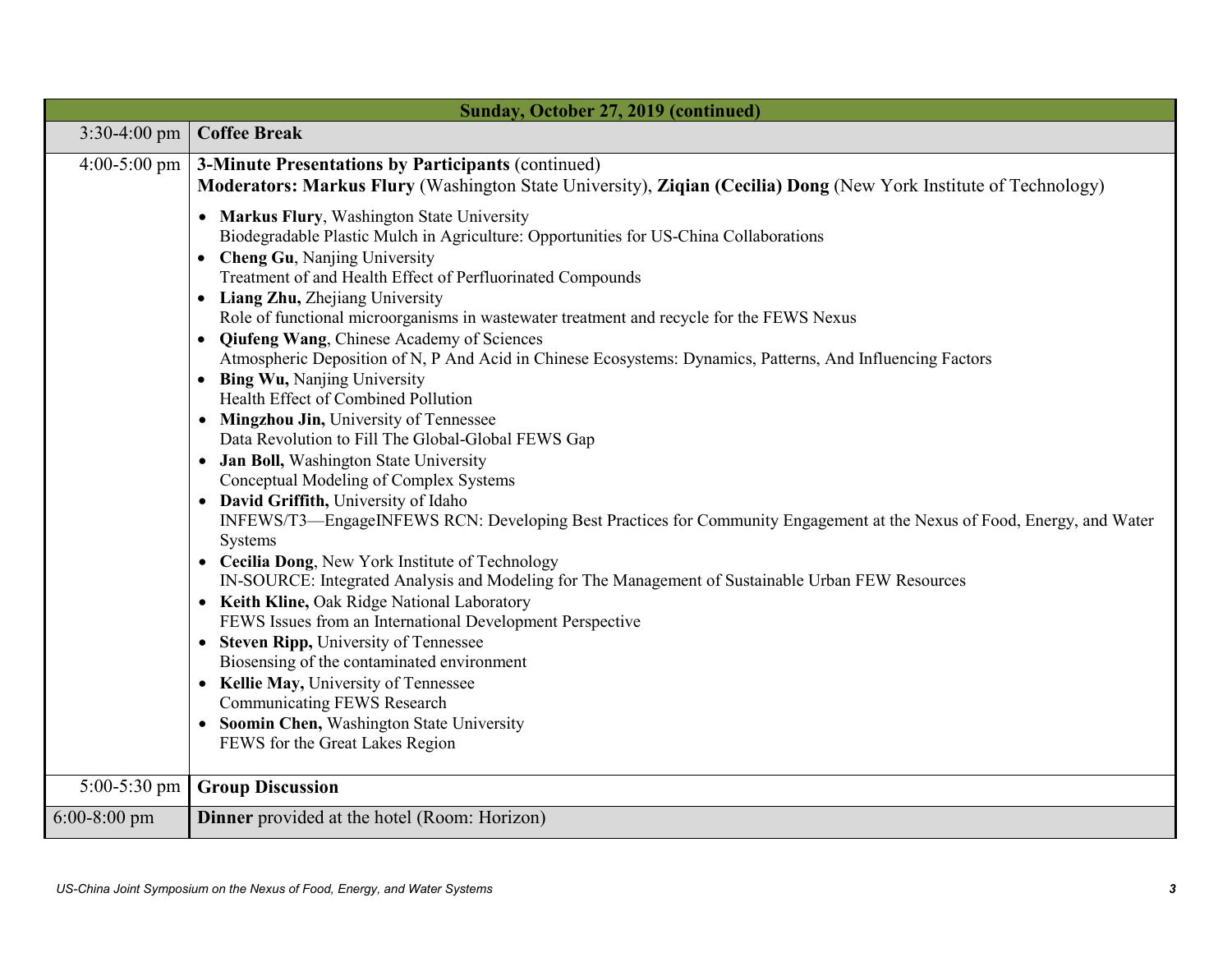| <b>Monday, October 28, 2019</b>                                                                                                                                                                                                                                                                                                  |                                                                                                      |                                                                                                                                                                                                                                                                                                                                                                                                                                                                                                                                                                                                                                                       |                                                                                                                                                                                                                                                                                                                                                                                                                                                                                                       |
|----------------------------------------------------------------------------------------------------------------------------------------------------------------------------------------------------------------------------------------------------------------------------------------------------------------------------------|------------------------------------------------------------------------------------------------------|-------------------------------------------------------------------------------------------------------------------------------------------------------------------------------------------------------------------------------------------------------------------------------------------------------------------------------------------------------------------------------------------------------------------------------------------------------------------------------------------------------------------------------------------------------------------------------------------------------------------------------------------------------|-------------------------------------------------------------------------------------------------------------------------------------------------------------------------------------------------------------------------------------------------------------------------------------------------------------------------------------------------------------------------------------------------------------------------------------------------------------------------------------------------------|
| 7:30-8:30am                                                                                                                                                                                                                                                                                                                      | <b>Continental Breakfast (Room: Horizon)</b>                                                         |                                                                                                                                                                                                                                                                                                                                                                                                                                                                                                                                                                                                                                                       |                                                                                                                                                                                                                                                                                                                                                                                                                                                                                                       |
| 8:30-10:00am                                                                                                                                                                                                                                                                                                                     | <b>Concurrent Breakout Sessions for Keynote Presentations</b>                                        |                                                                                                                                                                                                                                                                                                                                                                                                                                                                                                                                                                                                                                                       |                                                                                                                                                                                                                                                                                                                                                                                                                                                                                                       |
| <b>Breakout 1—(Room: Alpine)</b><br><b>Challenges of Water Resources</b>                                                                                                                                                                                                                                                         |                                                                                                      | <b>Breakout 2—(Room: Columbia A)</b><br><b>Challenges of Crop Production</b>                                                                                                                                                                                                                                                                                                                                                                                                                                                                                                                                                                          | <b>Breakout 3-(Room Columbia B)</b><br><b>Challenges of Technology</b>                                                                                                                                                                                                                                                                                                                                                                                                                                |
|                                                                                                                                                                                                                                                                                                                                  | Chairs: Frank Löffler, University of Tennessee; and<br>Meghna Babbar-Sebens, Oregon State University | Chairs: Jenna Tilt, Oregon State University, and Yan<br>Zhu, Nanjing Agricultural University                                                                                                                                                                                                                                                                                                                                                                                                                                                                                                                                                          | Chairs: David Griffith, University of Idaho; and Cheng<br>Gu, Nanjing University                                                                                                                                                                                                                                                                                                                                                                                                                      |
| • Managing Water-Energy-Food nexus for Sustainable<br>Development<br>-Junguo Liu, South University of Science and<br>Technology<br>• Water Crisis and Ecological Security in Central Asia<br>-Yaning Chen, Chinese Academy of Sciences<br>• 20-minutes for questions and discussion<br>Note Takers: Kat McDearis and Mengqi Zhao |                                                                                                      | • Coupled FEWS Modeling for Sustainability of the<br>Global Crop Supply Chain<br>-Mingzhou Jin, University of Tennessee<br>Regenerative Agriculture and the Climate Crisis: Real<br>$\bullet$<br>Opportunities and Real Challenges<br>-Joshua Brugeman, NSF International<br>Revisiting Chinese Cropping Systems in the Context of<br>$\bullet$<br>The Past 2000 Years: Toward a Sustainable Farming<br>Paradigm<br>-Zhigang Sun, Chinese Academy of Sciences<br>• WEF-Environment Nexus in the North China Plain<br>-Fadong Li, Chinese Academy of Sciences<br>• 20-minutes for questions and discussion<br>Note Takers: Regan Wagner and Kellie May | Environmental Impacts of Emerging Technologies<br>Related to the FEW Nexus<br>-Andrea Hicks, Wisconsin University<br>Increasing Resilience and Sustainability in FEW<br>$\bullet$<br>Systems of the Columbia River Basin<br>-Jan Boll, Washington State University<br>Heavy Metals in Sludge from Wastewater Treatment<br>$\bullet$<br>Plants in China and its Potential Hazards in Land Use<br>or Electricity Generation<br>-Kan Li, Nanjing University<br>• 20-minutes for questions and discussion |
|                                                                                                                                                                                                                                                                                                                                  |                                                                                                      |                                                                                                                                                                                                                                                                                                                                                                                                                                                                                                                                                                                                                                                       | Note Takers: Jessica McCord and Melissa Demmitt                                                                                                                                                                                                                                                                                                                                                                                                                                                       |
| $10:00 - 10:30$ am                                                                                                                                                                                                                                                                                                               | <b>Coffee Break</b>                                                                                  |                                                                                                                                                                                                                                                                                                                                                                                                                                                                                                                                                                                                                                                       |                                                                                                                                                                                                                                                                                                                                                                                                                                                                                                       |

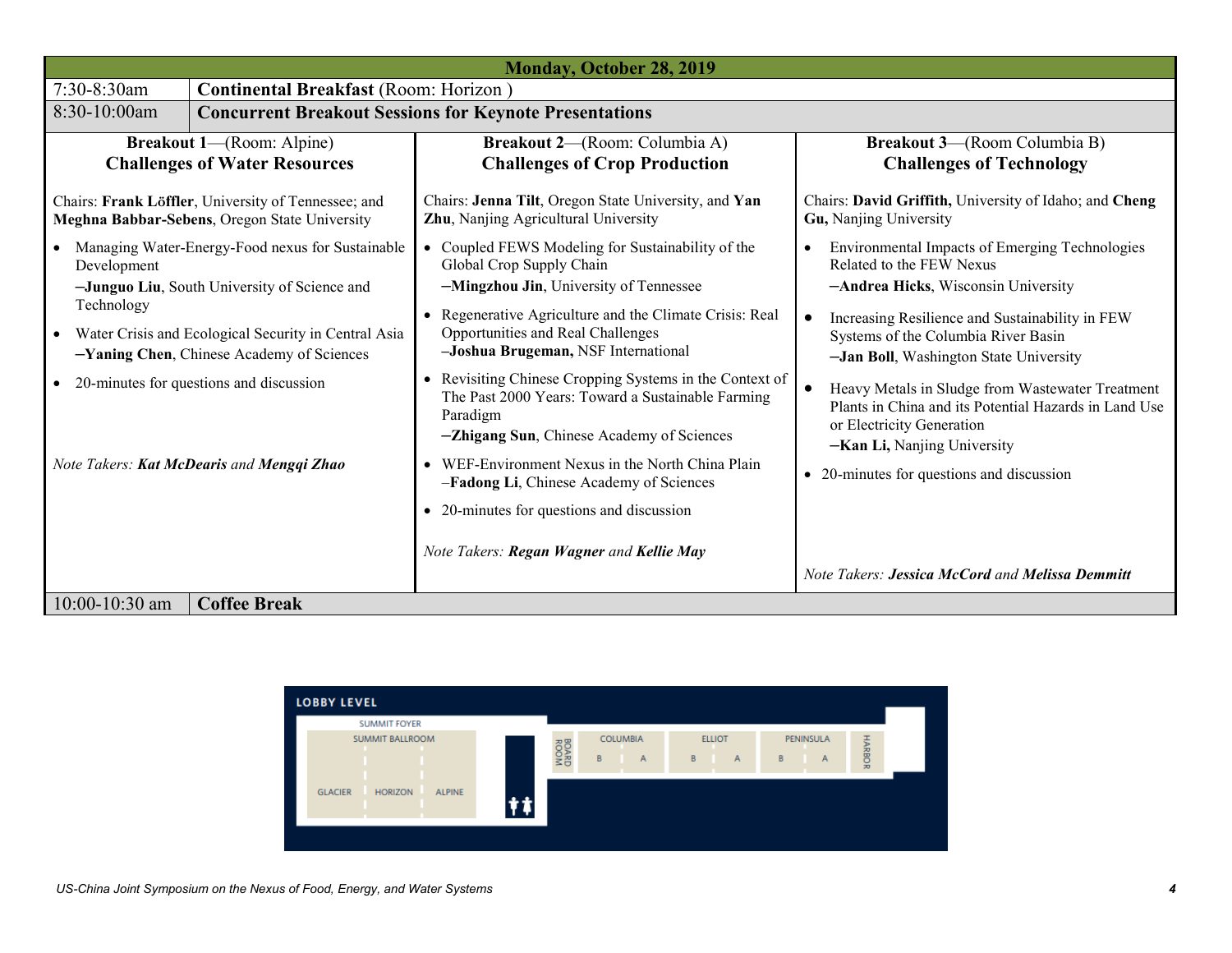| Monday, October 28, 2019 (continued)                                                                                                                                                                                                                                                                                                                                                                                                                                                                                                    |                                                                                                                                                                                                                                                                     |                                                                                                                                                                                                                                                                                                                                                                                                                                                                                                                                      |                                                                                                                                                                                                                                                                                                                                                                                                                                                                                                               |
|-----------------------------------------------------------------------------------------------------------------------------------------------------------------------------------------------------------------------------------------------------------------------------------------------------------------------------------------------------------------------------------------------------------------------------------------------------------------------------------------------------------------------------------------|---------------------------------------------------------------------------------------------------------------------------------------------------------------------------------------------------------------------------------------------------------------------|--------------------------------------------------------------------------------------------------------------------------------------------------------------------------------------------------------------------------------------------------------------------------------------------------------------------------------------------------------------------------------------------------------------------------------------------------------------------------------------------------------------------------------------|---------------------------------------------------------------------------------------------------------------------------------------------------------------------------------------------------------------------------------------------------------------------------------------------------------------------------------------------------------------------------------------------------------------------------------------------------------------------------------------------------------------|
| $10:30$ am- $12:00$<br><b>Concurrent Breakout Sessions for Keynote Presentations</b>                                                                                                                                                                                                                                                                                                                                                                                                                                                    |                                                                                                                                                                                                                                                                     |                                                                                                                                                                                                                                                                                                                                                                                                                                                                                                                                      |                                                                                                                                                                                                                                                                                                                                                                                                                                                                                                               |
|                                                                                                                                                                                                                                                                                                                                                                                                                                                                                                                                         | <b>Breakout 4-(Room: Alpine)</b>                                                                                                                                                                                                                                    | Breakout 5-(Room: Columbia A)                                                                                                                                                                                                                                                                                                                                                                                                                                                                                                        | <b>Breakout 6-(Room Columbia B)</b>                                                                                                                                                                                                                                                                                                                                                                                                                                                                           |
|                                                                                                                                                                                                                                                                                                                                                                                                                                                                                                                                         | <b>Challenges of Environmental Degradation</b>                                                                                                                                                                                                                      | <b>Challenges of Policy Development</b>                                                                                                                                                                                                                                                                                                                                                                                                                                                                                              | <b>Challenges of Stakeholder Engagement</b>                                                                                                                                                                                                                                                                                                                                                                                                                                                                   |
| Chairs: Steven Ripp, University of Tennessee; and<br>Fangjie Zhao, Nanjing Agricultural University                                                                                                                                                                                                                                                                                                                                                                                                                                      |                                                                                                                                                                                                                                                                     | Chairs: Julie Carrier and Mingzhou Jin, University of<br>Tennessee                                                                                                                                                                                                                                                                                                                                                                                                                                                                   | Chairs: Brad Gaolach, Washington State University; and<br>Daniel Cronan, University of Idaho                                                                                                                                                                                                                                                                                                                                                                                                                  |
| Water Pollution, Treatment, and Security<br>-Baohua Gu, Oak Ridge National Laboratory<br>Land Use Optimization for Nutrient Reduction under<br><b>Stochastic Precipitation Rates</b><br>-Sarah Ryan, Iowa State University<br>Reclaimed Wastewater, Food Production, and<br>Contaminants of Emerging Concern<br>-Steven Ripp, University of Tennessee<br>Biogeochemistry of Depleted Uranium in the Ranges<br>$\bullet$<br>and Its Remediation<br>-Fengxiang Han, Jackson State University<br>• 20-minutes for questions and discussion |                                                                                                                                                                                                                                                                     | • InterACTWEL: A New Decision Support Tool for<br>Adaptation Planning in the Food, Energy, and Water<br>Sectors<br>-Jenna Tilt and Meghna Babbar-Sebens, Oregon<br>State University (co-presenters)<br>A Case Study of Integrated Analysis and Modeling for<br>The Management of Sustainable Urban FEW<br>Resources<br>-Cecelia Dong, New York Institute of Technology<br>• Mapping Socioeconomic Scenarios for Subnational<br>FEW Research<br>-Jeffrey Bielicki, Ohio State University<br>• 20-minutes for questions and discussion | Engaging Diverse Stakeholders in FEWS Research in<br>the Magic Valley, Idaho: lessons Learned and The<br>Path Ahead<br>-David Griffith, University of Idaho<br>A GeoDesign Approach for Stakeholder-driven<br>$\bullet$<br>Scenarios, Impacts, and Solutions for Magic Valley,<br>Idaho<br>-Daniel Cronan, University of Idaho<br>Approaches to Engage Stakeholders in Addressing<br>$\bullet$<br>FEWS Nexus Challenges<br>-Keith Kline, Oak Ridge National Laboratory<br>20-minutes for questions/discussion |
| Note Takers: Kat McDearis and Mengqi Zhao                                                                                                                                                                                                                                                                                                                                                                                                                                                                                               |                                                                                                                                                                                                                                                                     | Note Takers: Regan Wagner and Kellie May                                                                                                                                                                                                                                                                                                                                                                                                                                                                                             | Note Takers: Jessica McCord and Melissa Demmitt                                                                                                                                                                                                                                                                                                                                                                                                                                                               |
| 12:00-1:00 pm                                                                                                                                                                                                                                                                                                                                                                                                                                                                                                                           | <b>Lunch</b> provided at the hotel (Room: Horizon)                                                                                                                                                                                                                  |                                                                                                                                                                                                                                                                                                                                                                                                                                                                                                                                      |                                                                                                                                                                                                                                                                                                                                                                                                                                                                                                               |
| 1:30-2:30 pm                                                                                                                                                                                                                                                                                                                                                                                                                                                                                                                            | Session Chairs Presentations Summarizing the Findings from the Breakout Sessions (Room: Alpine)<br>Moderators: Keith Kline (Oak Ridge National Laboratory) and Julie Carrier (University of Tennessee)                                                              |                                                                                                                                                                                                                                                                                                                                                                                                                                                                                                                                      |                                                                                                                                                                                                                                                                                                                                                                                                                                                                                                               |
| $2:30-3:00$ pm                                                                                                                                                                                                                                                                                                                                                                                                                                                                                                                          | <b>Coffee Break</b>                                                                                                                                                                                                                                                 |                                                                                                                                                                                                                                                                                                                                                                                                                                                                                                                                      |                                                                                                                                                                                                                                                                                                                                                                                                                                                                                                               |
| $3:00-4:30$ pm                                                                                                                                                                                                                                                                                                                                                                                                                                                                                                                          | Team Meetings for Collaboration Plans (dividing into 6-8 small groups) (Rooms: Alpine, Columbia A, and Columbia B)                                                                                                                                                  |                                                                                                                                                                                                                                                                                                                                                                                                                                                                                                                                      |                                                                                                                                                                                                                                                                                                                                                                                                                                                                                                               |
| $4:30-5:00$ pm                                                                                                                                                                                                                                                                                                                                                                                                                                                                                                                          | <b>Closing Remarks</b> (Room: Alpine)<br>Moderator: Frank Löffler (University of Tennessee and Oak Ridge National Laboratory)<br>• Mingzhou Jin, University of Tennessee<br><b>Brad Gaolach, Washington State University</b><br><b>Cheng Gu, Nanjing University</b> |                                                                                                                                                                                                                                                                                                                                                                                                                                                                                                                                      |                                                                                                                                                                                                                                                                                                                                                                                                                                                                                                               |